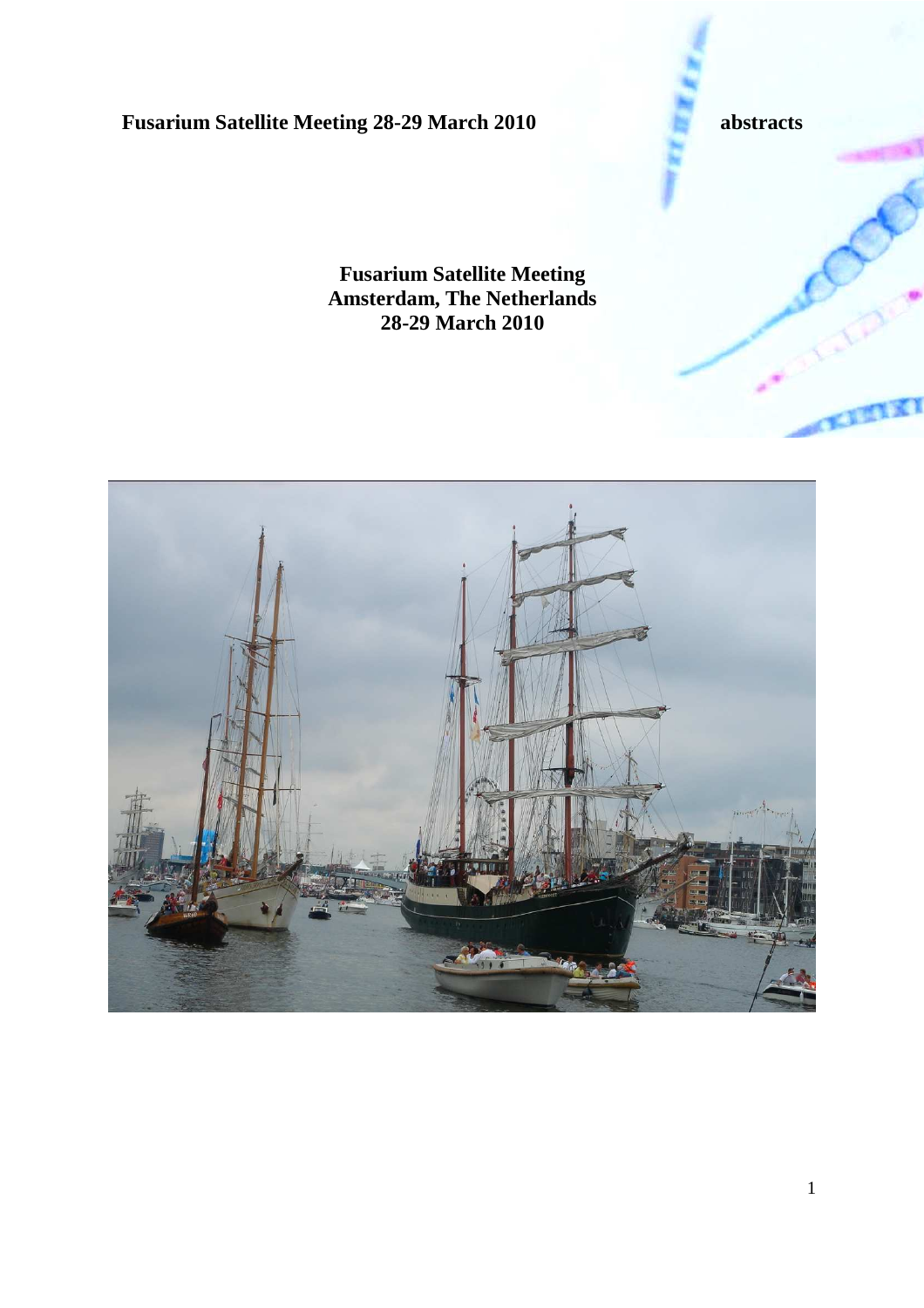## **Fusarium Satellite Meeting 28-29 March 2010**

## **Fusarium Satellite Meeting 28-29 March 2010**

## **Program for Sunday 28 March**

Location: Hotel Arena, 's Gravesandestraat 51

16.00-17.00 keynote presentation by Prof. Dr. Pedro Crous, Director of the Fungal Diversity Centre.

### **DNA barcoding in fungi: current realities and future prospects.**

17.00-17.45 Fusigroup business meeting on needs and prospects for the Fusarium community and the election of the new steering committee members.

Evening - dinner cruise

### **Program for Monday 29 March**

Oral presentations, 20 minutes each covering different themes Location: Science Park 904, room C0.110 (ground floor)

*Start 9.00* 

# **Genomics**

### **Fusarium comparative genomics reveals lineage-specific chromosomes related to pathogenicity.**

H. Corby Kistler, Li-Jun Ma, Martijn Rep and 62 co-authors of the Fusarium Genome Initiative [USA and other countries]

### **Exploring Lineage-specific chromosomes in** *F. oxysporum* **species complex**

Li-Jun Ma, Shiguo Zhou, Liane R. Gale, Andrew Breakspear, Apratim Chakrabarti, Donald Gardiner, Wilfried Jonkers, Kemal Kazan, John Manners, Peter Dodds, David C. Schwartz, Jared White, Michael Koehrsen, Qiandong Zeng, James Galagan, Christina A. Cuomo Jeff Ellis, H. Corby Kistler [USA, Australia]

### **The Identification of a Virulence Factor-Enriched Micro-region in the Fusarium graminearum Genome.**

Kim E Hammond-Kosack, John Antoniw, Amy Freeman, Martin Urban, Sue Welham and Andrew Beacham [UK].

# **Secondary metabolites (toxins)**

### **Variation in sequence and location of the fumonisin mycotoxin biosynthetic gene cluster in**  *Fusarium*

Robert H. Proctor, François Van Hove, Antonia Susca, Gaetano Stea, Mark Busman, Theo van der Lee, Cees Waalwijk, and Antonio Moretti [USA, Italy, Netherlands]

*Coffee break 10.20-10.40*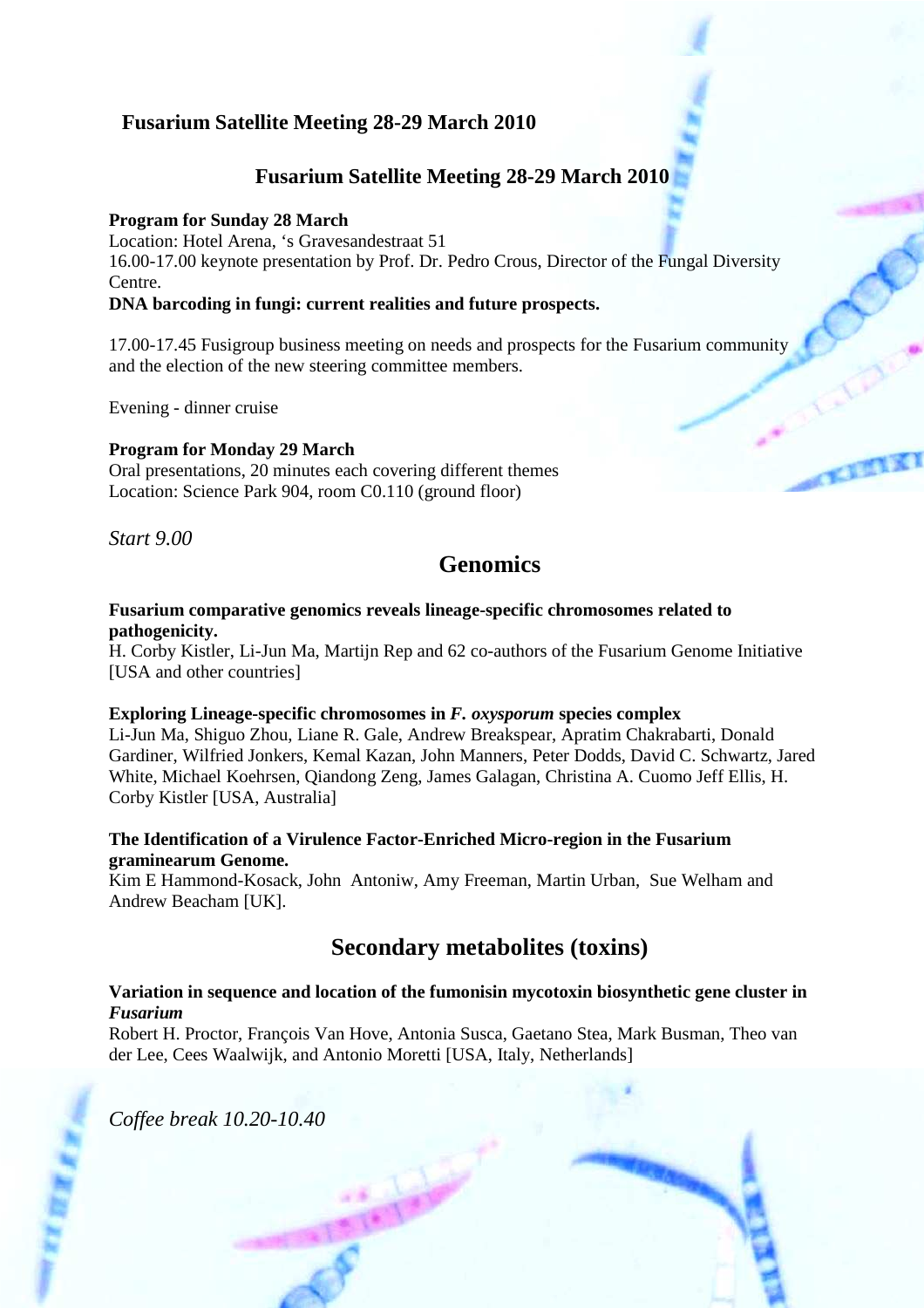**Novel pathways of regulation of deoxynivalenol production in** *Fusarium graminearum* Donald M. Gardiner, Kemal Kazan, Anca Rusu and John M. Manners [Australia]

### **Characterization of a novel regulatory gene involved in virulence in the phytopathogen**  *Fusarium graminearum*

Sean Walkowiak, Winnie Leung, Anne Johnston, Linda Harris and Gopal Subramaniam [Canada]

# **Epidemiology**

**Incidence of** *Fusarium graminearum* **and** *Fusarium poae* **from a 2-year wheat monitoring: factors promoting infection and mycotoxin contamination**  Susanne Vogelgsang, Felix Wettstein and Hans-Rudolf Forrer [Switzerland]

**Fusarium species, chemotypes and toxins in wheat from Luxembourg.**  Pasquali M., Giraud F., Cocco E., Hoffmann L., Bohn T. [Luxembourg]

*Lunch 12.00-13.00* 

# **Taxonomy and identification**

## **Taxonomy in** *F. oxysporum* **and detection of sp cubense tropical race 4 of the banana fusarium wilt pathogen.**

Cees Waalwijk, Kerry O'Donnell et al. [Netherlands, USA]

## **Pathogenesis**

**Characterization of fatty acid regulating transcription factors of** *Fusarium graminearum.* Giang Thi Thu Le, Long Nam Nguyen and Wilhelm Schäfer [Germany]

**Infection cushions and mycotoxin induction of** *Fusarium graminearum* **on wheat florets**  Marike J. Boenisch, Peter Ilgen and Wilhelm Schäfer [Germany]

### **Analysis of origin of tomato wilt pathogen: From a view of the history of tomato domestication and breeding**

Keigo Inami, Masato Kawabe, Akiko Okabe, Tobin L. Peever, Motoichiro Kodama, Tohru Teraoka and Tsutomu Arie [Japan, USA]

### **Fungal virulence and host susceptibility genes in the** *Fusarium oxyporum***-Arabidopsis interaction**

John Manners, Louise Thatcher, Donald Gardiner and Kemal Kazan [Australia]

*End 14.40*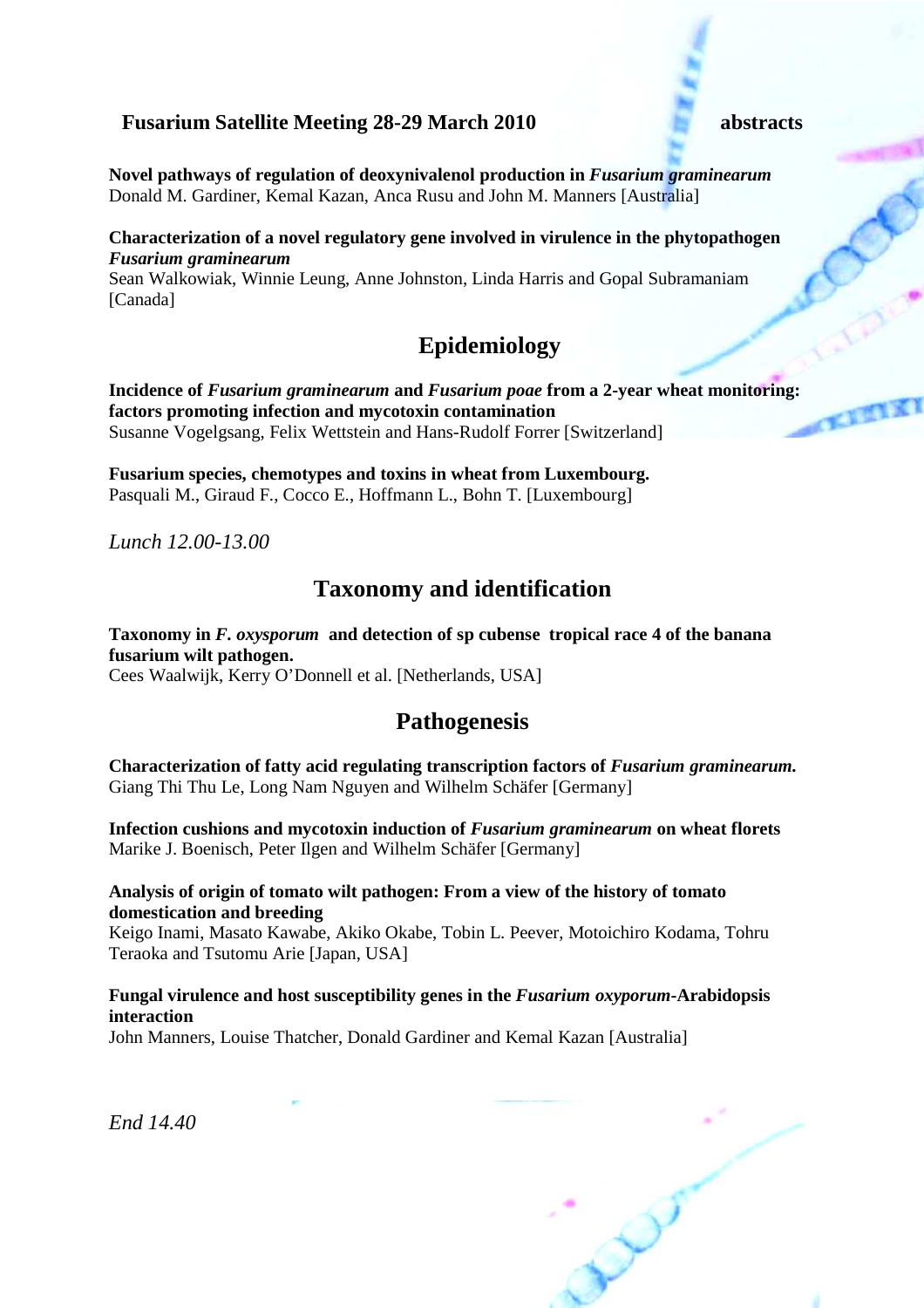## *Fusarium* **comparative genomics reveals lineage-specific chromosomes related to pathogenicity.**

Li-Jun Ma<sup>1</sup>, H. Corby Kistler<sup>2</sup>, Martijn Rep<sup>3</sup> and 62 co-authors of the *Fusarium* Genome Initiative. <sup>1</sup>The Broad Institute, Cambridge, MA, USA, <sup>2</sup>USDA ARS, University of Minnesota, St. Paul, MN, 55108 USA, <sup>3</sup>University of Amsterdam, The Netherlands, et al.

*Fusarium* species are important phytopathogenic and toxigenic fungi, having significant impact on agriculture. Distinctively, strains of *F. oxysporum* exhibit wide host range and are pathogenic to both plant and animal species, reflecting remarkable genetic adaptability. To understand the mechanism underlying such genetic plasticity and rapid pathogenic development, we compared the genomes of three economically important and phylogenetically related, yet phenotypically distinct phytopathogenic species, *F. graminearum*, *F. verticillioides* and *F. oxysporum* f. sp. *lycopersici*. Comparative analysis revealed diverse and co-ordinately transcribed secondary metabolite biosynthetic clusters in *F. graminearum* and *F. verticillioides* as well as greatly expanded lineage-specific (LS) genomic regions in *F. oxysporum* that include four entire chromosomes that account for more than one-quarter of the genome. LS regions are rich in transposons and genes involved in host-pathogen interactions, including known effectors, enzymes targeting plant substrates or processes, and genes involved in lipid signalling and gene silencing. We found evidence for the acquisition of the LS chromosomes through horizontal transfer, which may explain the polyphyletic origin of host specificity in *F. oxysporum* and the rapid emergence of new pathogenic lineages in distinct genetic backgrounds.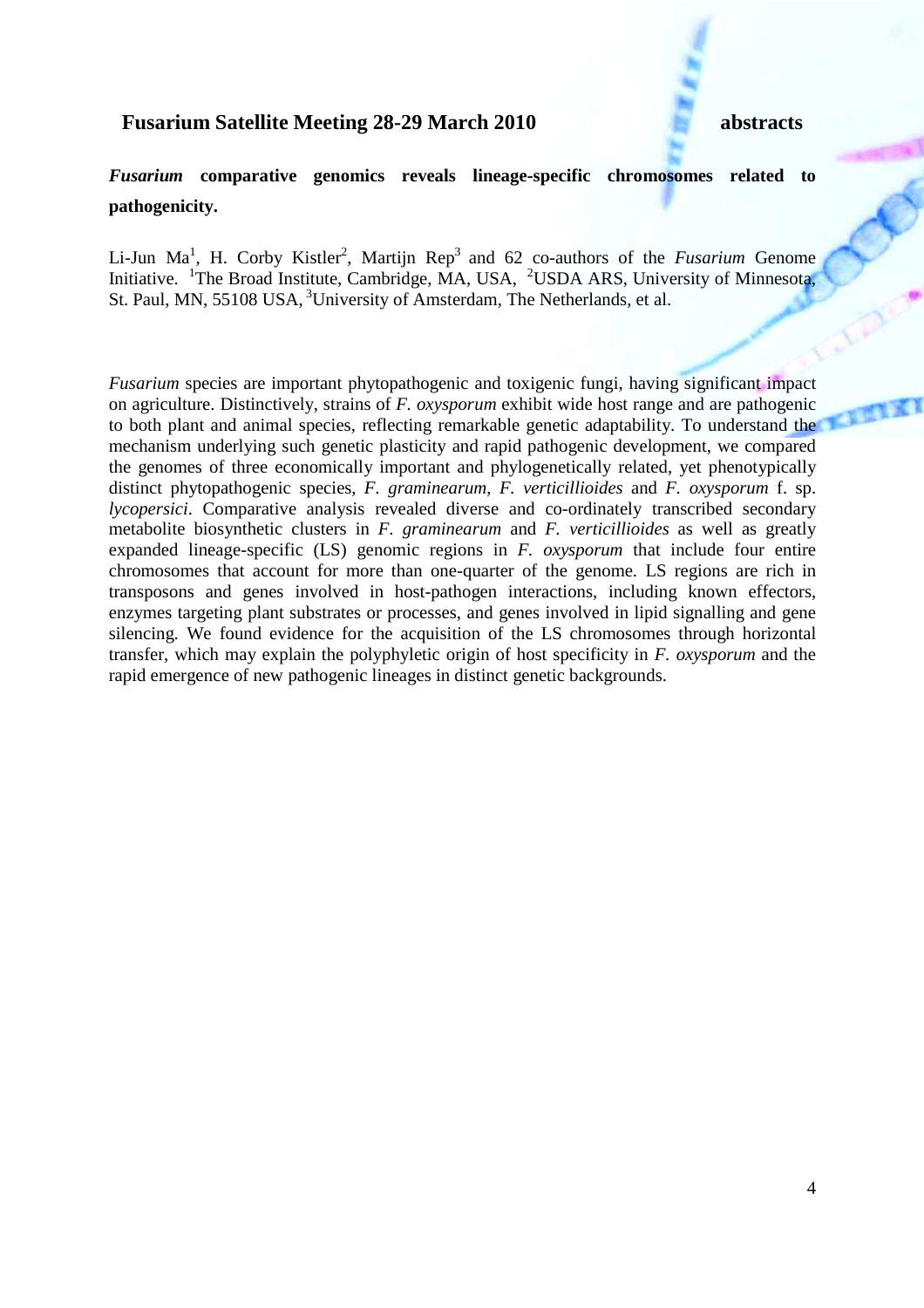### **Exploring Lineage-specific chromosomes in** *F. oxysporum* **species complex.**

Li-Jun Ma<sup>1</sup>, Shiguo Zhou<sup>2</sup>, Liane R. Gale<sup>3</sup>, Andrew Breakspear<sup>3</sup>, Apratim Chakrabarti<sup>4</sup>, Donald Gardiner<sup>5</sup>, Wilfried Jonkers<sup>3</sup>, Kemal Kazan<sup>5</sup>, John Manners<sup>5</sup>, Peter Dodds<sup>4</sup>, David C. Schwartz<sup>2</sup>, Jared White<sup>1</sup>, Michael Koehrsen<sup>1</sup>, Qiandong Zeng<sup>1</sup>, James Galagan<sup>1</sup>, Christina A. Cuomo<sup>1</sup> Jeff Ellis<sup>4</sup>, H. Corby Kistler<sup>3</sup>

<sup>1</sup>The Broad Institute, Cambridge, MA, USA, <sup>2</sup>University of Wisconsin-Biotechnology Center, Madison, WI USA, <sup>3</sup>USDA ARS, University of Minnesota, St. Paul, MN, 55108 USA, <sup>4</sup>CSIRO Plant Industry, Black Mountain Laboratories, Black Mountain ACT 2601 Australia, <sup>5</sup>CSIRO Plant Industry, Queensland Bioscience Precinct, St Lucia, Brisbane, Queensland, 4067 Australia

The Fusarium comparative genomes of *F. graminearum (Fg)*, *F. verticillioides (Fv)* and *F. oxysporum (Fo)* revealed greatly expanded lineage-specific (LS) chromosomes in *Fo*. These mobile LS chromosomes contribute to fungal pathogenicity and host–specificity, providing an explanation for the polyphyletic origin of host specificity and the emergence of new pathogenic lineages in the *F. oxysporum* species complex (FOSC). Following this discovery, a comparative study focusing on the members of FOSC was developed to: 1) examine genome structural variation and confirm the presence of LS chromosomes among different isolates using optical mapping; 2) determine gene content variation among these selected isolates using nextgeneration sequencing (NGS); 3) identify all lineage-specific genes using targeted sequencing of the LS chromosomes and RNA sequencing via whole transcriptome approaches. One human isolate and 11 plant pathogenic isolates that represent eight *formae speciales* were included in the study. Preliminary results from the optical mapping confirm the existence of LS chromosomes in different isolates. Genomic data generated using NGS detects genome-wide patterns of mutation among isolates during their brief time of evolutionary divergence. RNA-seq data shows great promise in detecting novel genes encoded in the LS chromosomes and for determining gene expression profiles under different conditions.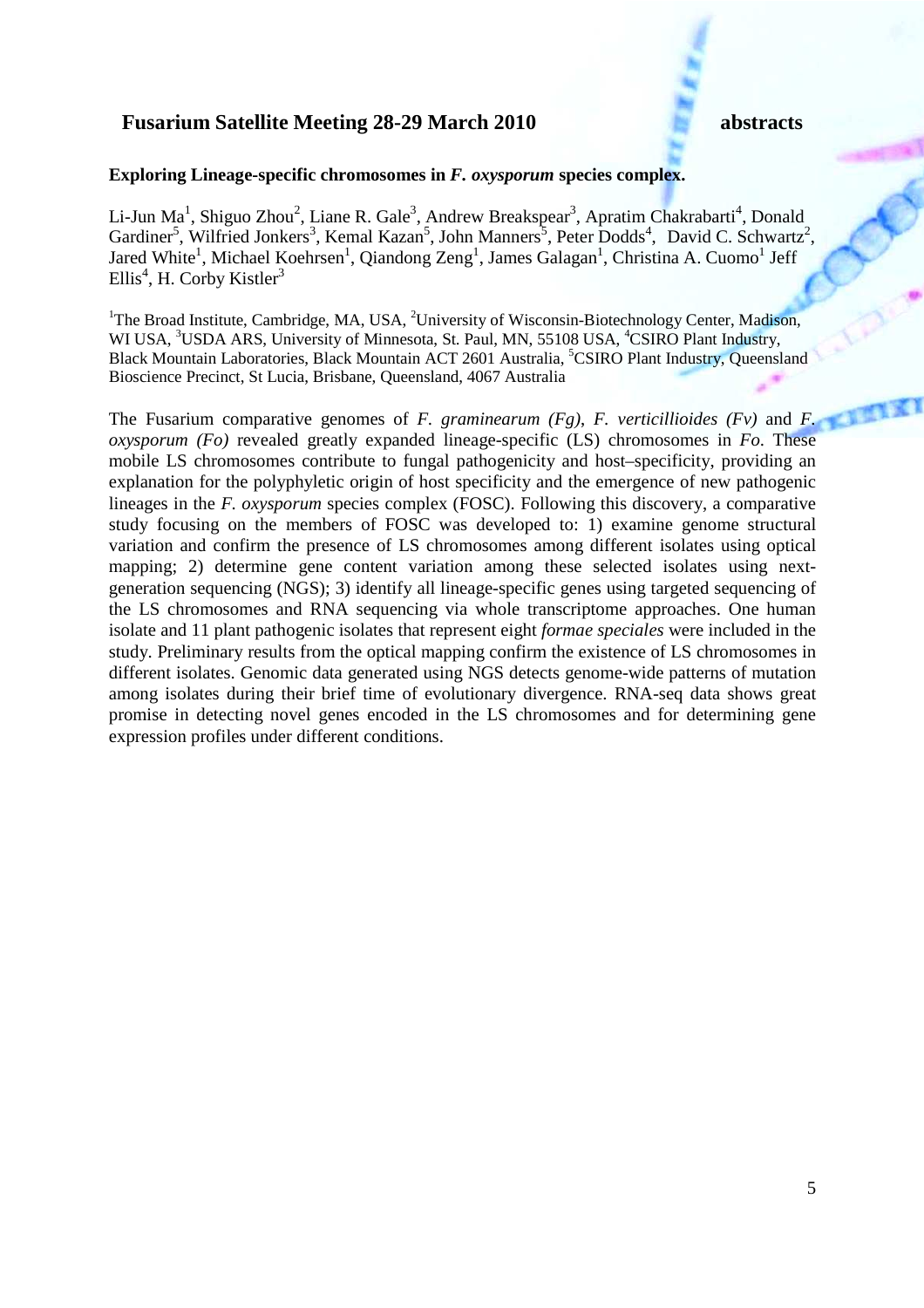### **The Identification of a Virulence Factor-Enriched Micro-region in the** *Fusarium graminearum* **Genome.**

Kim E Hammond-Kosack, John Antoniw, Amy Freeman, Martin Urban, Sue Welham and Andrew Beacham

Centre for Sustainable Pest and Disease Management, Department of Plant Pathology and Microbiology, Rothamsted Research, Harpenden, Herts, AL5 2JQ, UK.

Initial studies using a novel bioinformatics and statistical approach, identified a genomic microregion in *Fusarium graminearum* that appeared to be enriched for homologues of verified pathogenicity genes in the other pathogenic species. Detailed analysis of this micro-region by a combination of bioinformatic and reverse genetics approaches has confirmed this micro-region has a role in *F. graminearum* pathogenicity and has lead to the identification of a novel virulence determinant. This micro-region which is also found in other *Fusaria* genomes appears to be distinctly different from the virulence-associated biosynthetic and secreted protein clusters identified so far in other pathogenic fungi. Further investigation will reveal more about the properties of this small genomic region.

Rothamsted Research receives grant-aided support from the Biotechnology and Biological Sciences Research Council (BBSRC) of the UK. Andrew Beacham is supported by a BBSRC industrial CASE studentship awarded to Syngenta.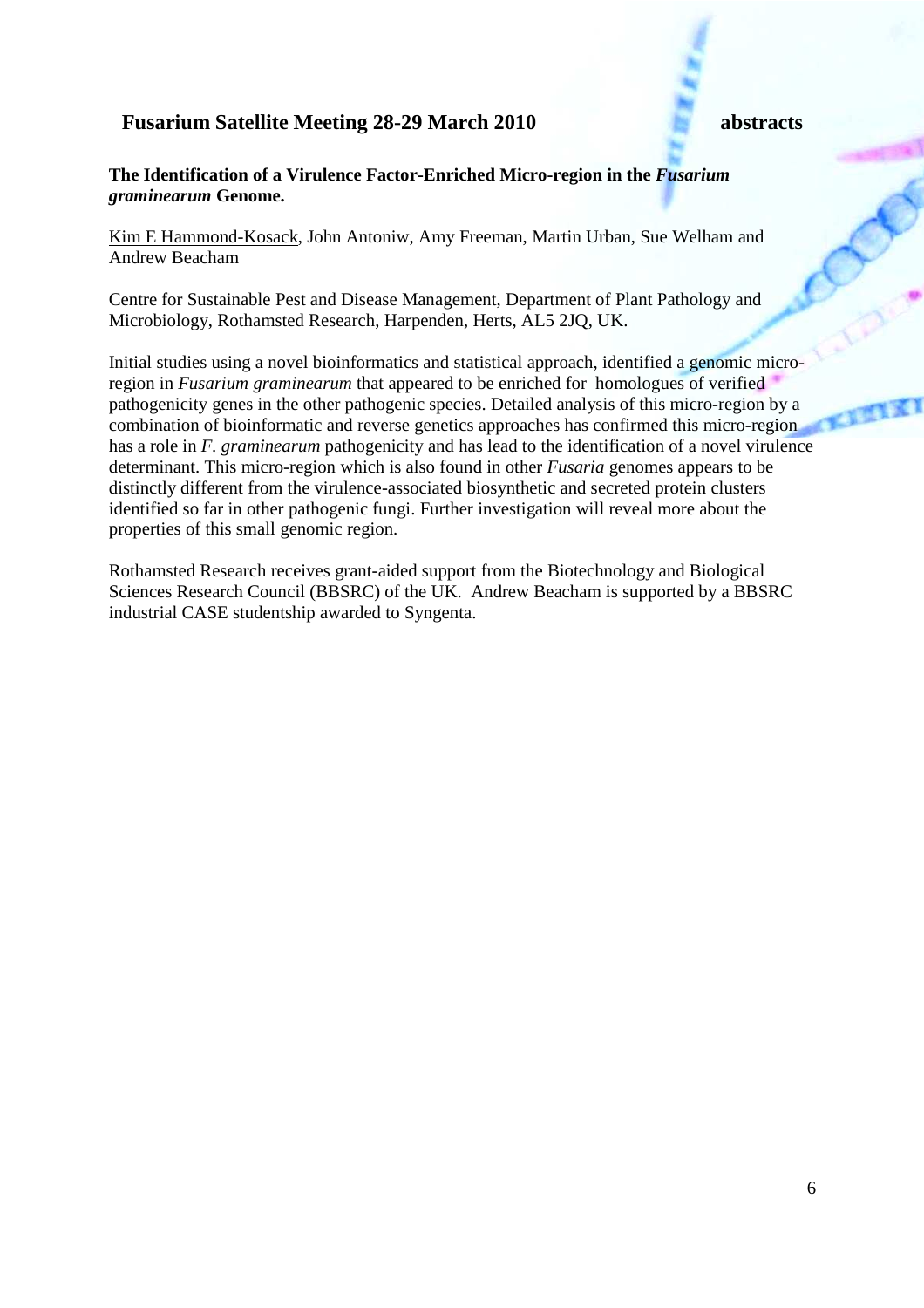### **Variation in sequence and location of the fumonisin mycotoxin biosynthetic gene cluster in**  *Fusarium.*

Robert H. Proctor*<sup>1</sup>* , François Van Hove*<sup>2</sup>* , Antonia Susca*<sup>3</sup>* , Gaetano Stea*<sup>3</sup>* , Mark Busman*<sup>1</sup>* , Theo van der Lee*<sup>4</sup>* , Cees Waalwijk*<sup>4</sup>* , and Antonio Moretti*<sup>3</sup>*

*<sup>1</sup>*US Department of Agriculture, ARS, NCAUR, Peoria, Illinois, USA;*<sup>2</sup>*Mycothèque de l'Université catholique de Louvain (MUCL), Louvain-la-Neuve, Belgium;*<sup>3</sup>*National Research Council, ISPA, Bari, Italy; *<sup>4</sup>* Plant Research International B.V., Wageningen, The Netherlands.

Several *Fusarium* species in the *Gibberella fujikuroi* species complex (GFSC) and rare strains of *F. oxysporum* can produce fumonisins, a family of mycotoxins associated with multiple health disorders in humans and animals. In *Fusarium*, the ability to produce fumonisins is governed by a 17-gene fumonisin biosynthetic gene (*FUM*) cluster. Here, we examined the cluster in *F. oxysporum* strain O-1890 and nine other species (e.g. *F. proliferatum* and *F. verticillioides*) selected to represent a wide range of the genetic diversity within the GFSC. Flanking-gene analysis revealed that the *FUM* cluster can be located in one of four genetic environments. Comparison of the genetic environments with a housekeeping gene-based species phylogeny revealed that *FUM* cluster location is correlated with the phylogenetic relationships of species; the cluster is in the same genetic environment in more closely related species and different environments in more distantly related species. Additional analyses revealed that sequence polymorphism in the *FUM* cluster is not correlated with phylogenetic relationships of some species. However, cluster polymorphism is associated with production of different classes of fumonisins in some species. As a result, closely related species can have markedly different *FUM* gene sequences and can produce different classes of fumonisins. The data indicate that the *FUM* cluster has moved within the *Fusarium* genome during evolution of the GFSC and further that sequence polymorphism was sometimes maintained during the movement such that clusters with markedly different sequences moved to the same genetic environment.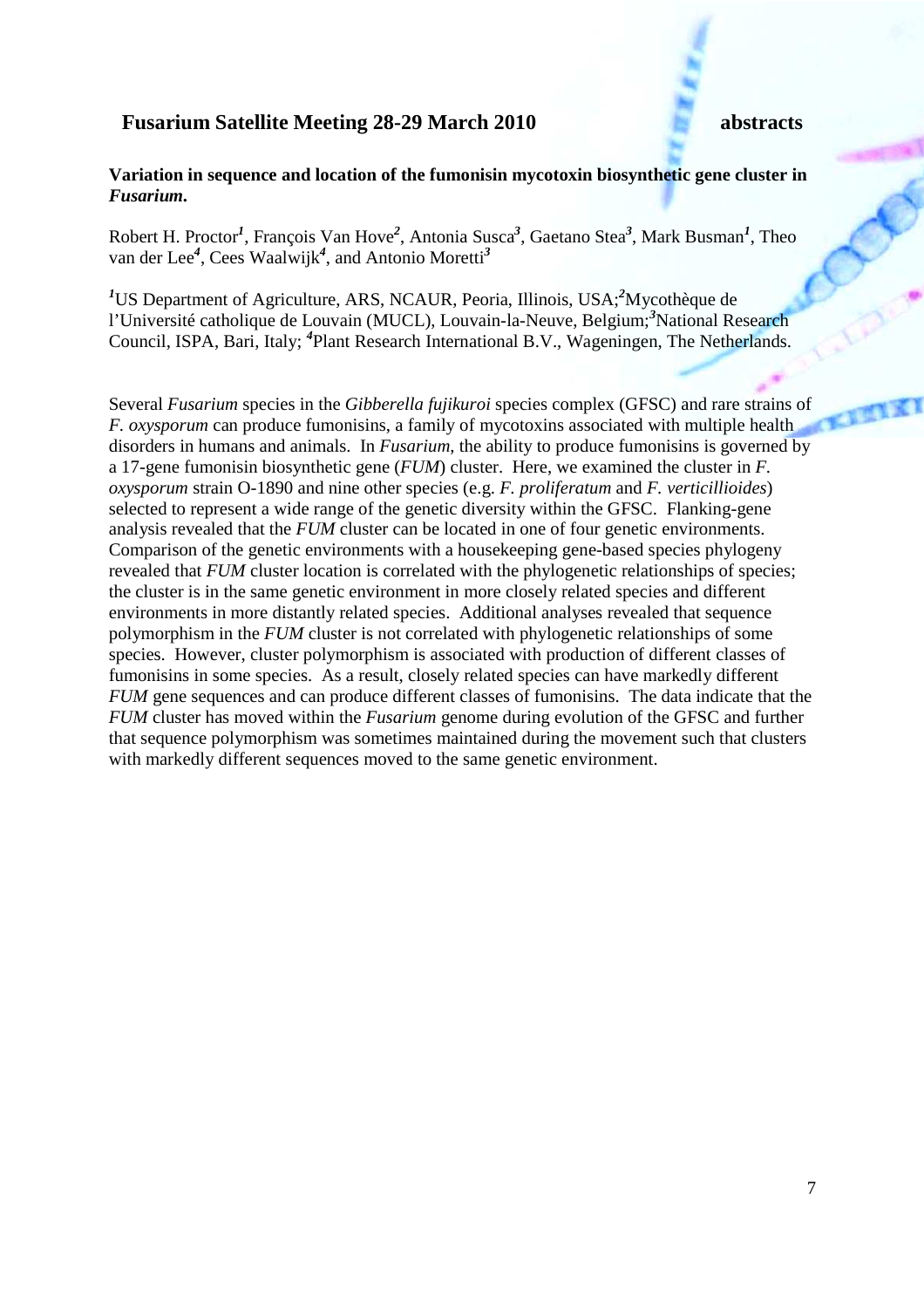### Novel pathways of regulation of deoxynivalenol production in *Fusarium graminearum*.

Donald M. Gardiner, Kemal Kazan, Anca Rusu and John M. Manners

CSIRO Plant Industry, 306 Carmody Rd, Brisbane 4067, Queensland, Australia

Fusarium head blight of wheat, caused by *F. graminearum*, is one of the most important diseases of wheat not only because of yield losses but also the contamination of grain with trichothecene toxins such as deoxynivalenol (DON). An intriguing aspect of the pathogen's biology is that the production of DON occurs at much higher levels during the infection process than during axenic culture, even on plant-derived media such as autoclaved grain. Presumably, the fungus produces toxins in response to unknown signals of plant origin. We have used a reporter strain of *F. graminearum* carrying a *TRI*-gene promoter linked to the green fluorescent protein gene to identify compounds that induce high levels of DON production in culture. Through this system, we have identified a number of amines and polyamine compounds that induced the genes involved in the biosynthesis of DON to levels equivalent to those observed during infection, and resulted in high concentrations (>1500 ppm) of DON being produced in culture filtrate. Polyamines and other inducers increase in concentration in heads following inoculation suggesting that they may act as *in planta* DON inducers. The Affymetrix *Fusarium* GeneChip® was used to compare gene expression during culture under DON-inducing conditions, to that under non-inducing conditions. The polyamine inducer agmatine differentially regulated a large number of fungal genes, including both known and uncharacterised putative secondary metabolite biosynthetic gene clusters. *In silico* prediction of binding sites for the transcriptional regulator (TRI6) controlling *TRI* gene expression and gene expression analysis in a *TRI6* mutant of *F. graminearum* showed that three of the differentially regulated genes were under the control of TRI6. Gene knock-out mutations of two of these genes resulted in mutants with massively increased production of deoxynivalenol and, under our infection conditions, increased aggressiveness towards wheat. Our results identify a novel mechanism of negative regulation of DON production in *F. graminearum*.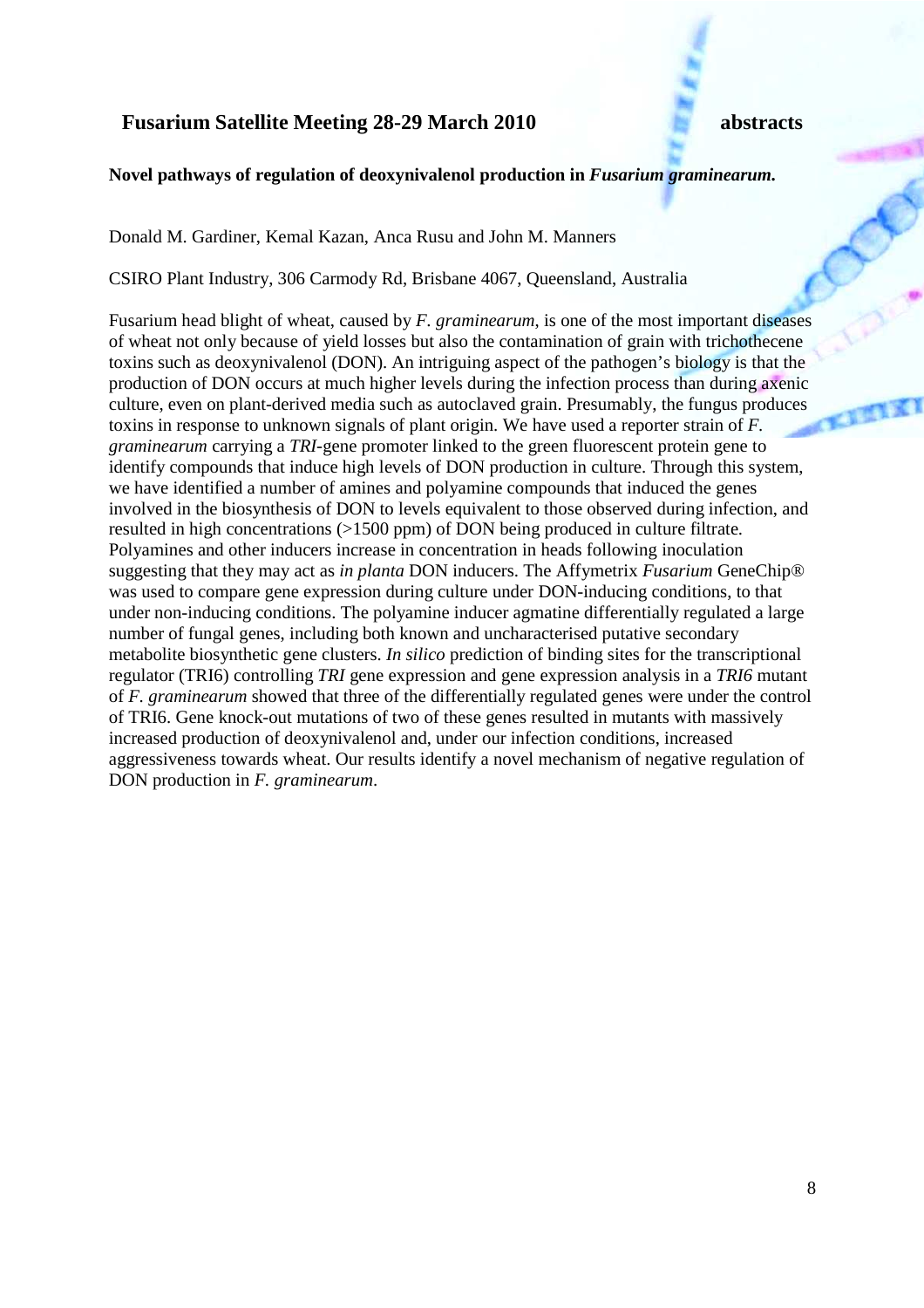### **Characterization of a novel regulatory gene involved in virulence in the phytopathogen**  *Fusarium graminearum*

Sean Walkowiak\*, Winnie Leung, Anne Johnston, Linda Harris and Gopal Subramaniam

Agriculture and Agri-Food Canada | Agriculture et Agroalimentaire Canada, 960 Carling Avenue, Ottawa, Ontario, K1A 0C6

A study performed by Alexander et al. suggested *Tri15* may be negatively regulating some of the genes in the trichothecene biosynthetic pathway in *F. sporotrichioides.* In contrast, disruption of *Tri15* in *F. graminearum*, neither affected its ability to synthesize 15-ADON nor its pathogenicity. This study explores the role of *Tri15alt*, a homologue of *Tri15*. *Tri15alt* encodes for a protein that has three zinc fingers, two of which are highly homologous to the zinc fingers found in Tri15. Targeted disruption of *Tri15alt* in *F. graminearum* did not compromise the biosynthesis of 15-ADON. However, pathology studies performed on a susceptible variety of wheat (Roblin) revealed that *Tri15alt* disrupted strain is more virulent than the wildtype strain. We have performed microarray analyses on this mutant and results will be presented to identify genes involved in virulence.

Alexander N.J., S.P. McCormick, T.M. Larson and J.E. Jurgenson. 2004. Expression of Tri15 in *Fusarium sporotrichioides*. Curr Genet 45: 157-162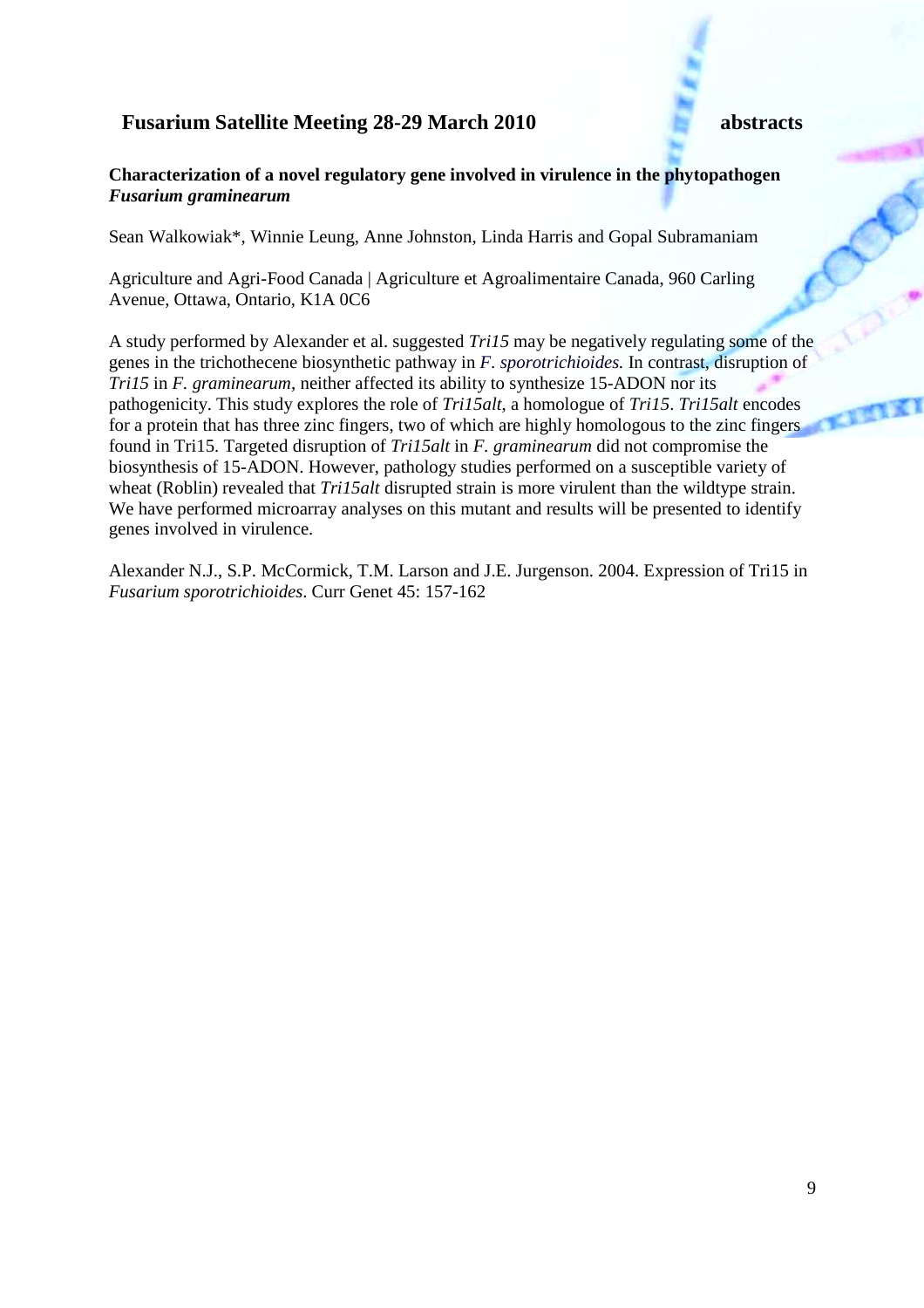**Incidence of** *Fusarium graminearum* and *Fusarium poae* **from a 2-year wheat monitoring:** 

### **factors promoting infection and mycotoxin contamination.**

Susanne Vogelgsang, Felix Wettstein and Hans-Rudolf Forrer

*Agroscope Reckenholz-Taenikon Research Station ART, Reckenholzstrasse 191, 8046 Zurich, Switzerland*

In a 2-year investigation, wheat samples and respective information on cultivation techniques were collected from Swiss growers. Wheat kernels were examined for incidence of Fusarium head blight (FHB) causing species and mycotoxin content

(LC-MS/MS). From a total of 248 samples originating from 16 out of 26 cantons, three FBH species were dominant: *F. graminearum*, followed by *F. poae* and

*F. avenaceum.* The average deoxynivalenol (DON) content was 940 ppb and thus barely below the European limit for unprocessed cereals (1250 ppb). With pre-crop maize and conservation tillage versus ploughing, an average DON content of 2670 ppb or 470 ppb, respectively, was obtained. We also measured the content of other trichothecenes and zearalenone (ZEA). Nivalenol (NIV) and ZEA contents in samples from the same two cropping systems showed a similar pattern as those of DON (NIV: average of 30 and 14 ppb for the two cropping systems; ZEA: 190 and 12 ppb). However, no correlation was found between *F. poae* incidence and the NIV content. Thus, we assume for *F. graminearum* the presence of NIV chemotypes in certain geographic areas. Current fungal incidence and toxin measurements from a third year of monitoring, chemotype investigations as well as in-depth analyses of the cultivation data should contribute to elucidate factors that influence the occurrence and toxin contamination by the most prevalent *Fusarium* species on wheat. The hypothesis of *F. graminearum* NIV chemotypes is in line with recent observations from other European wheat surveys. Hence, it would be worthwhile to discuss the establishment of a concerted initiative assembling data on fungal prevalence and toxins from various geographic areas in order to establish a European map on FHB chemotypes.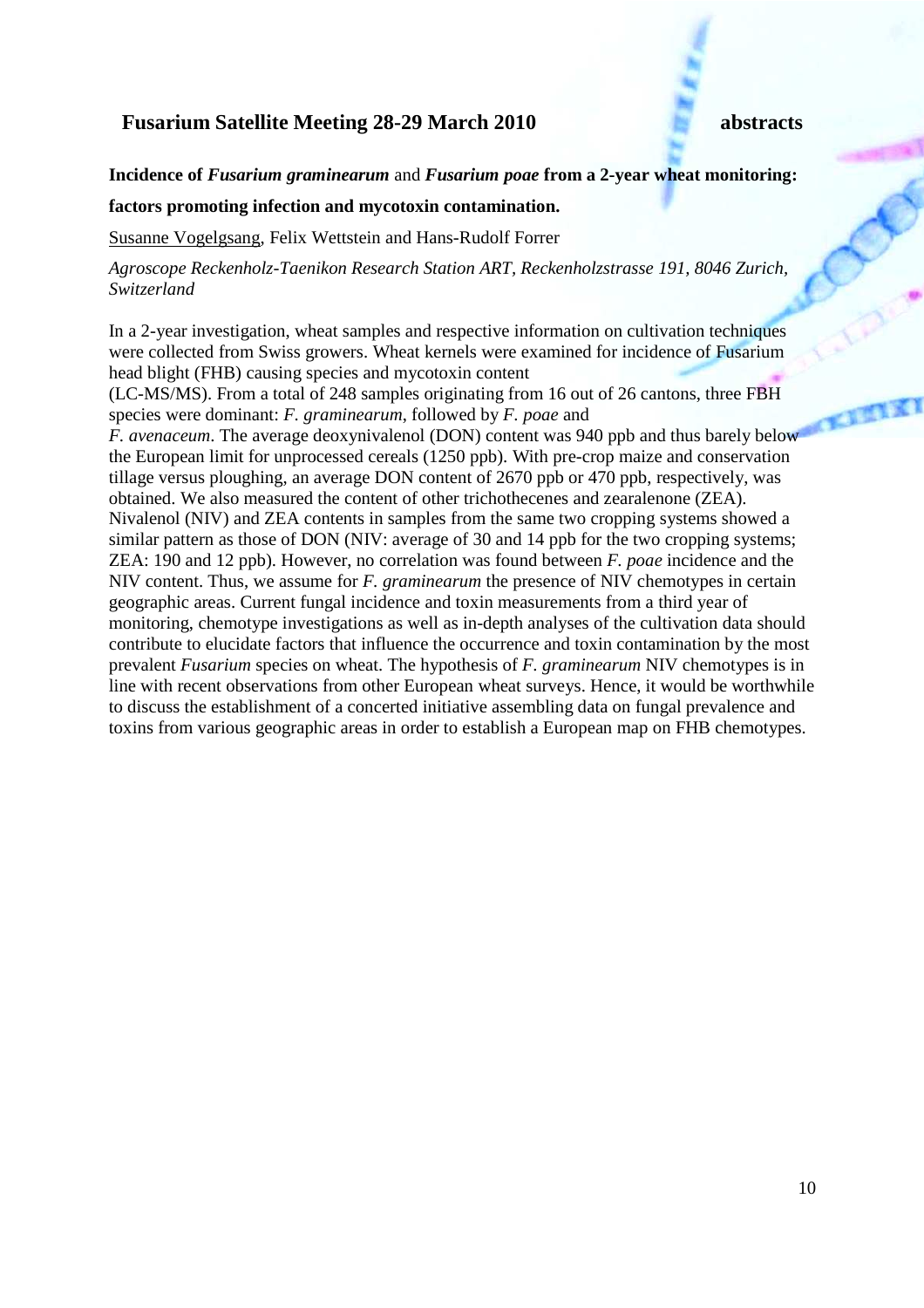Fusarium species, chemotypes and toxins in wheat from Luxembourg.

Pasquali M., Giraud F., Cocco E., Hoffmann L., Bohn T.

Centre de Recherche Public - Gabriel Lippmann, Department Environment and Agro-Biotechnologies; 41, rue du Brill; L-4422, Belvaux, Luxembourg. \*E-mail: pasquali@lippmann.lu

Seventeen wheat production sites in Luxembourg were chosen to represent the 3 different climatological conditions in Luxembourg. Grains sampled during the years 2007 and 2008 from all the 17 locations were analysed for the presence of Deoxynivalenol (DON), Nivalenol (NIV), T-2 and HT-2 and Zearalenone (ZON).

Seventy-five percent of the investigated fields were contaminated by DON (range 0-8111) ug/kg). Eight fields were also contaminated by NIV. Our study represents the first report of fusariotoxines in harvested grains in Luxembourg.

Species determination of Fusarium populations isolated from the same grains used for toxin analysis was carried out according to morphological criteria and confirmed by speciesspecific PCR. Major species found were  $F$ . graminearum,  $F$ . poae,  $F$ . avenaceum and  $F$ . culmorum.

In order to verify if chemotype may have an effect on toxin accumulation in grains,  $F$ . *graminearum* and *F. culmorum* were screened by using chemotype-specific primers. NIV chemotype was the less frequent one and distributed non-homogeneously.

Investigating factors that may favour the presence of NIV chemotype in wheat grains, maize as preceding crop showed a significantly positive effect, suggesting its biological role as an ecological niche for the nivalenol chemotype.

Nivalenol presence in grains was correlated to the number of  $F$ . *culmorum* with NIV chemotype detected in grains (and not to  $F$ . poae nor to  $F$ . graminearum with NIV chemotype). Our finding suggests the potentiality of prediction of toxin content by analysing the chemotype of Fusarium population from the fields.

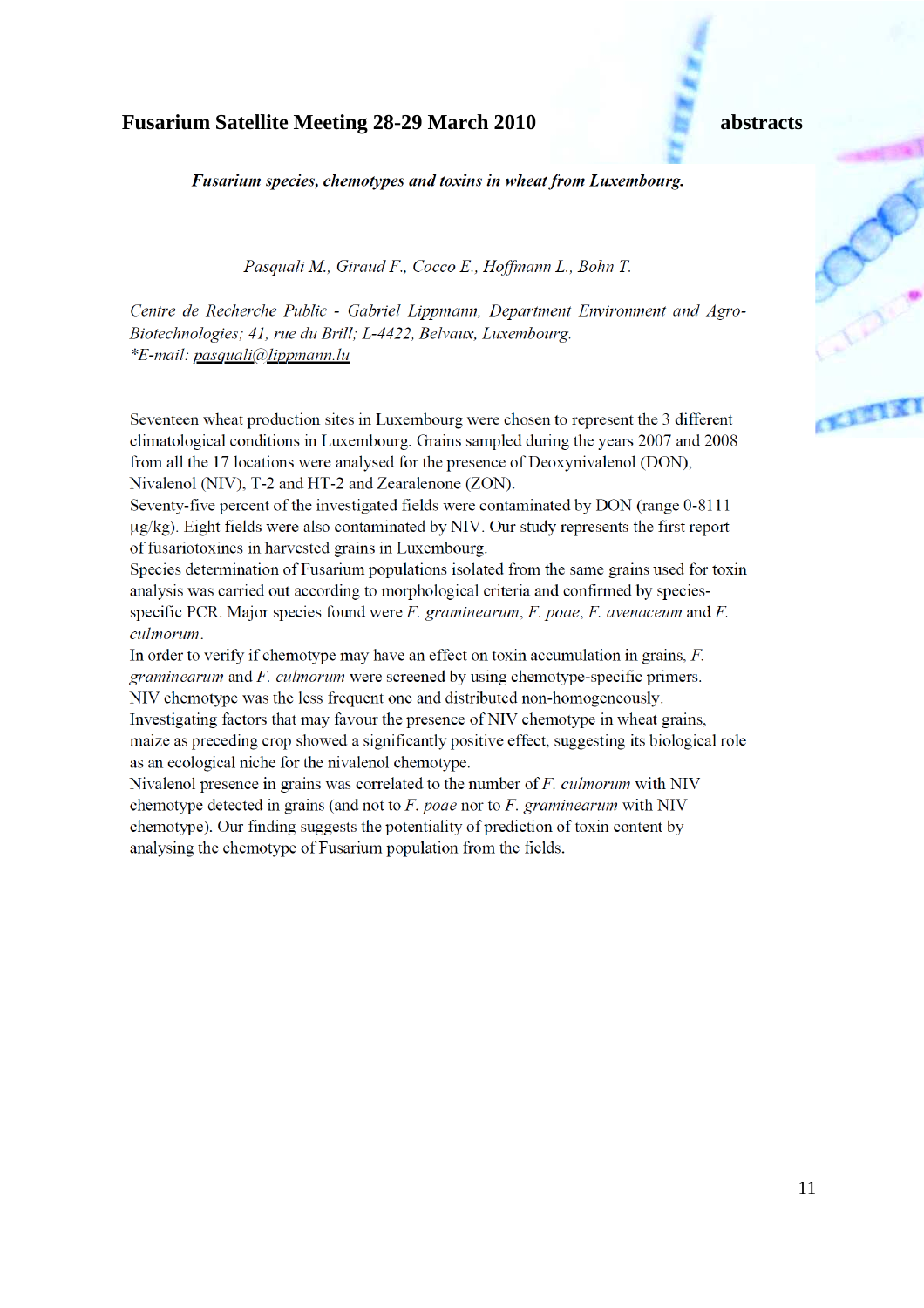### **A molecular diagnostic for tropical race 4 of the banana.**

M. A. Dita1,2, C. Waalwijk2, I. W. Buddenhagen3, M. T. Souza Jr2,4 and G. H. J. Kema2

1Embrapa Cassava & Tropical Fruits, Cruz das Almas, 44380-000, Bahia, Brazil; 2Plant Research International B.V., PO Box 16, 6700 AA Wageningen, the Netherlands; 31012 Plum Lane, Davis, California, USA; 4Embrapa LABEX Europe, PO Box 16, 6700 AA, Wageningen, the Netherlands

cees.waalwijk@wur.nl

This study analysed genomic variation of the translation elongation factor  $1\alpha$  (TEF-1) and the intergenic spacer region (IGS) of the nuclear ribosomal operon of Fusarium oxysporum f. sp. cubense (Foc) isolates, from different banana production areas, representing strains within the known races, comprising 20 vegetative compatibility groups (VCG). Based on two single nucleotide polymorphisms present in the IGS region, a PCR-based diagnostic tool was developed to specifically detect isolates from VCG 01213, also called tropical race 4 (TR4), which is currently a major concern in global banana production. Validation involved TR4 isolates, as well as Foc isolates from 19 other VCGs, other fungal plant pathogens and DNA samples from infected tissues of the Cavendish banana cultivar Grand Naine (AAA). Subsequently, a multiplex PCR was developed for fungal or plant samples that also discriminated Musa acuminata and M. balbisiana genotypes. It was concluded that this diagnostic procedure is currently the best option for the rapid and reliable detection and monitoring of TR4 to support eradication and quarantine strategies.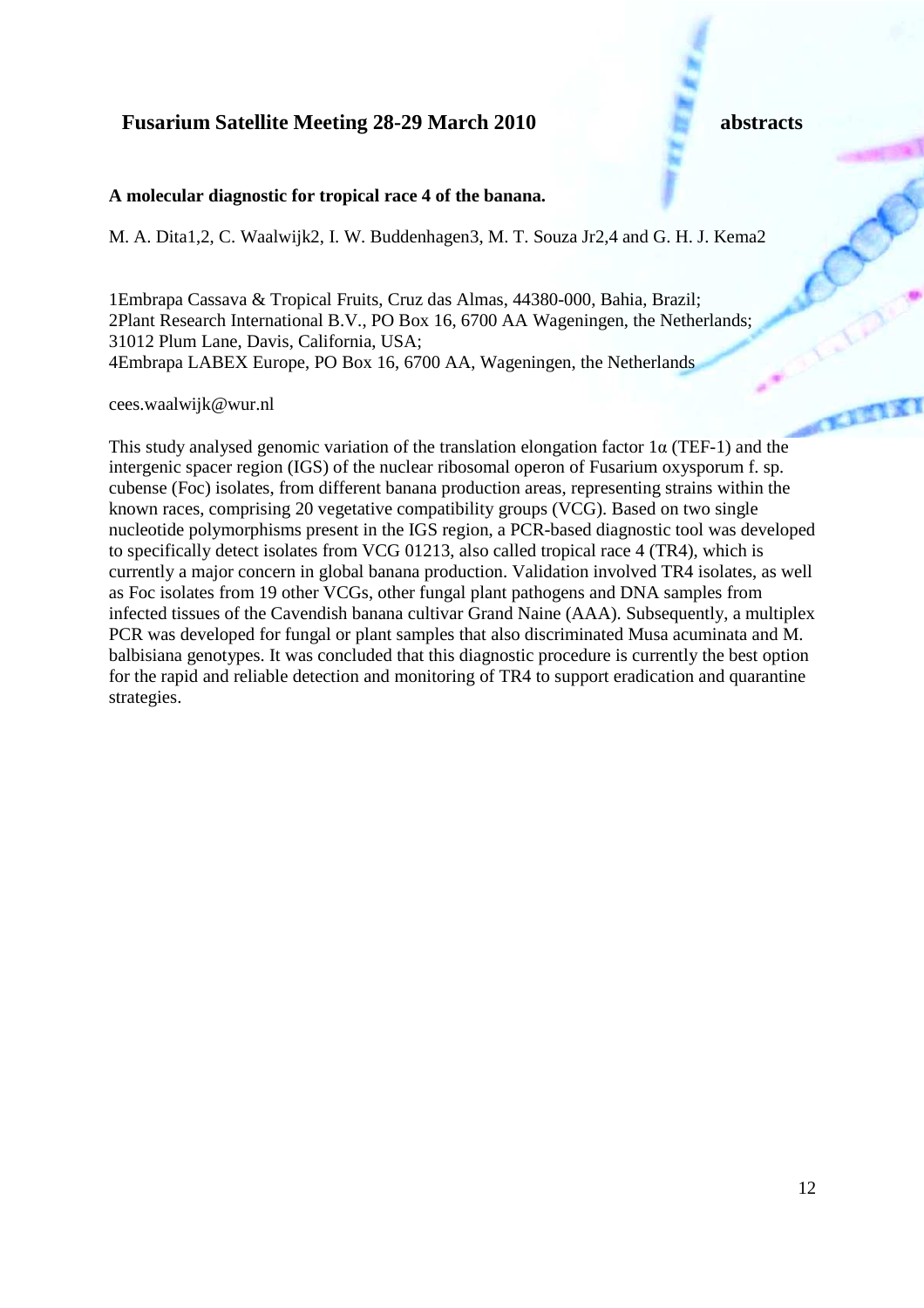### **Characterization of fatty acid regulating transcription factors of** *Fusarium graminearum*

Giang Thi Thu Le, Long Nam Nguyen and Wilhelm Schäfer

Molecular Phytopathology and Genetics, Biocenter Klein Flottbek, University of Hamburg, Germany.

*F. graminearum* is a major pathogen of cereals worldwide. Recently, we identified secreted lipases as general virulence factors. To study the regulation of lipase genes we investigate the role of so called cutinase transcription factors. The cutinase transcription factor protein family is extensively present and conserved among filamentous fungi. We identified several putative cutinase transcription factor genes in *F. graminearum* and characterized them by gene disruption. Disruption of *Far1 (fatty acid regulator1)*, a homolog of *Aspergillus FarA* gene, indicates that it is important for long chain fatty acid utilization. Disruption of *Far2*, a homolog of the *Aspergillus FarB* gene, demonstrates that *Far2* is required for very short chain fatty acid assimilation by the fungus. *Lr1 (lipase regulator1)*, which belongs to the *Far1* clade, leads to reduced total extracellular lipolytic activity and transcriptional repression of several lipase genes in culture. These results suggest that *Lr1* mediates expression of genes involved in fatty acid hydrolysis. In summary, our results show that transcription factors of the plant pathogen *F. graminearum* are involved in regulation of genes important for fatty acid assimilation and lipid hydrolysis.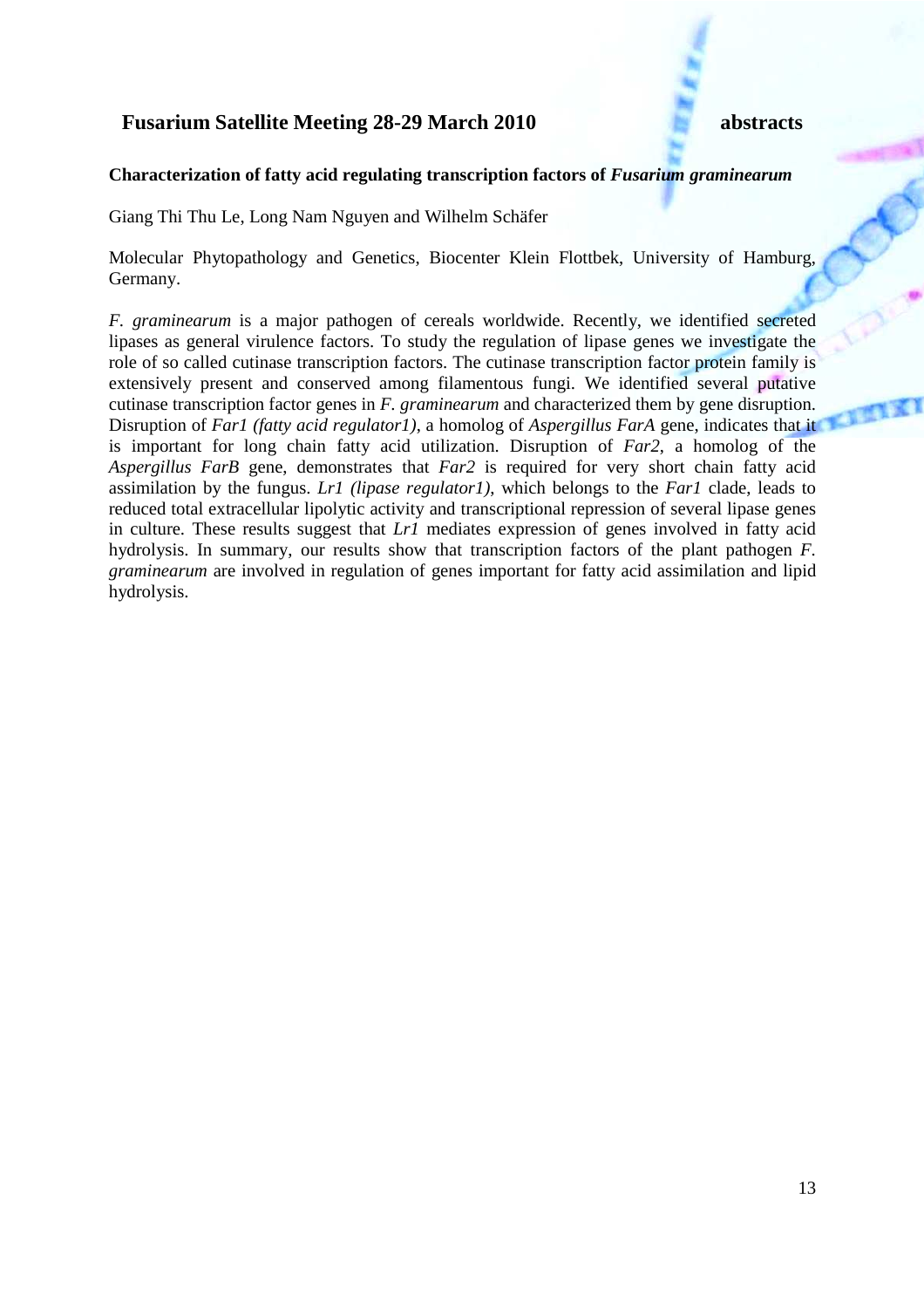### Infection cushions and mycotoxin induction of *Fusarium graminearum* on wheat florets.

Marike J. Boenisch, Peter Ilgen and Wilhelm Schäfer

Molecular Phytopathology and Genetics, Biocenter Klein Flottbek, University of Hamburg, Germany.

The mycotoxin producing pathogen *Fusarium graminearum* is the causal agent of Fusarium head blight (FHB) of small grain cereals on fields worldwide. Although *F. graminearum* is one of the best investigated phytopathogens, detailed information about fungal development on host surfaces and the penetration strategy of the pathogen is limited. We established a bioassay that allows a comprehensive investigation of the inoculated host surfaces. Detection of mycelium was facilitated by constitutive expression of a *dsRed* reporter gene, thereby allowing bioimaging with white light and fluorescence stereomicroscopy, as well as confocal laser microscopy. Additionally, a *GFP* coupled *TRI5*-promotor allows monitoring of the mycotoxin desoxynivalenol production during infection. Combining bioimaging with scanning electron microscopy we identified penetration structures and alterations of the host surface on a threedimensional level. For the first time we demonstrate the formation of infection cushions during *F. graminearum* infection on host tissues*.* We discovered that the infection cushions are attended by an intensive subcuticulary growth stage of the pathogen and exhibit a high mycotoxin induction. Surprisingly, a *TRI5*-k.o. mutant exhibits the same infection strategy and efficacy. We conclude that mycotoxin production is specifically induced in infection structures but not necessary for penetration.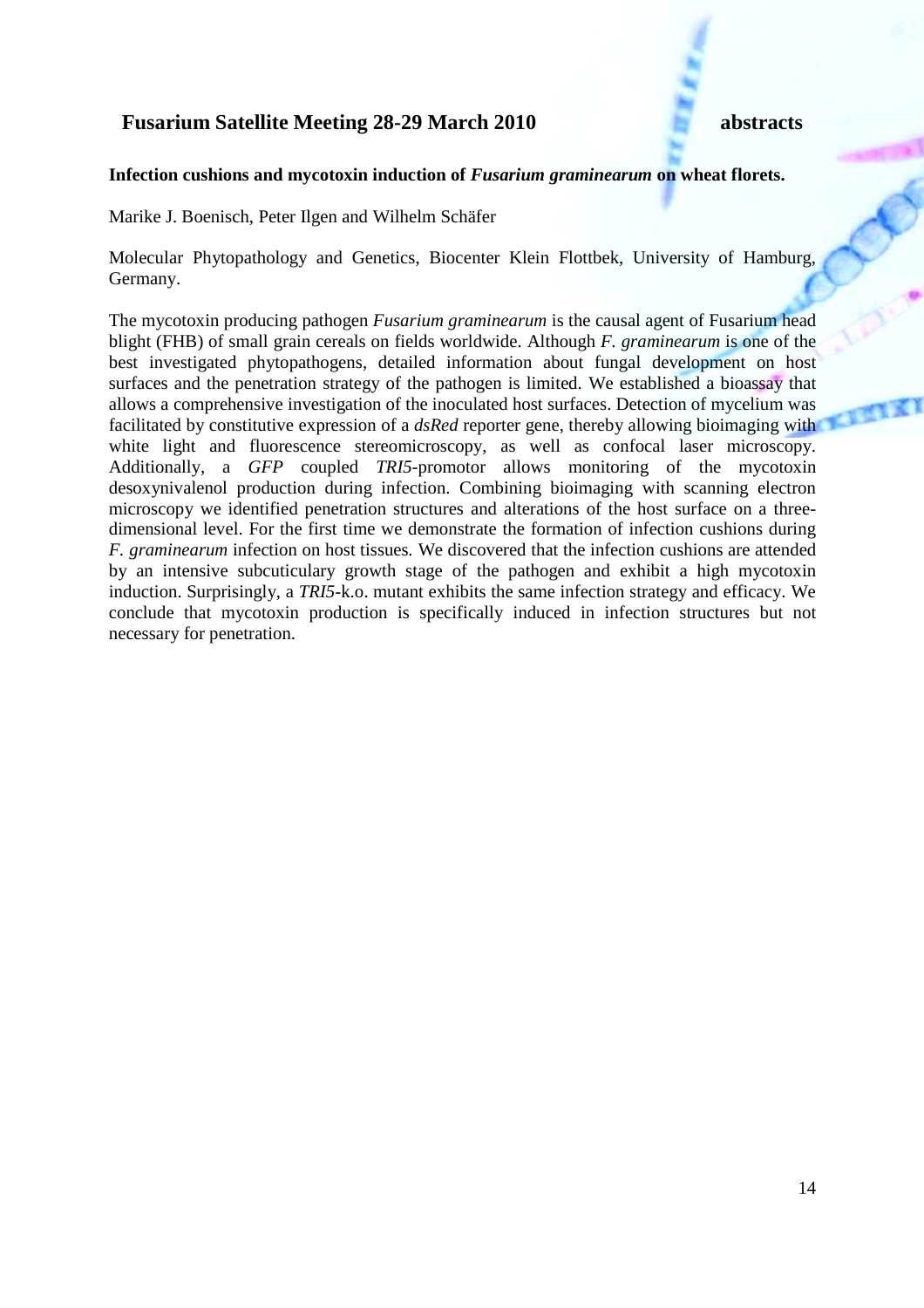Loss-of-function of the avirulence gene, *SIX4*, by transposon-insertion in tomato wilt pathogen *Fusarium oxysporum* f. sp. *Lycopersici*.

Keigo INAMI<sup>1</sup>, Yasuaki MORITA<sup>2</sup>, Chizu YOSHIOKA<sup>1</sup>, Tohru TERAOKA<sup>1</sup> and Tsutomu  $ARIE<sup>1</sup>$ 

<sup>1</sup>Department of Biological Production Science, Tokyo University of Agriculture and Technology (TUAT), 1838509, Tokyo, Japan

 $2 K$ ochi Agricultural Research Center, Kochi, Japan

*Fusarium oxysporum* f. sp. *lycopersici* (*FOL*) is the soilborne pathogen of tomato wilt. In the pathogen, three races 1, 2, and 3 have been determined based on the specific pathogenicity to tomato varieties. The compatible or incompatible relationships between races and varieties can be explained by the interactions between the avirulence genes carried by *FOL* and resistance genes carried by tomato varieties according to gene-for-gene theory (Flor, 1956). For example, race 1 carrying *AVR1* is avirulent to tomato cultivars with a resistance gene *I*, and races 2 and 3 carrying no *AVR1* is virulent to the tomato cultivars with *I*. Houterman et al. (2008) reported *SIX4* corresponding to *AVR1* in *FOL* race 1.

In 2008 a strain of *FOL* (KoChi-1), overcoming *I*-mediated resistance, emerged in Japan. Although KoChi-1 is not race 1, PCR revealed that KoChi-1 carried *SIX4*. Sequence analysis showed that *SIX4* ORF in KoChi-1 was truncated by a transposon (759 bp). The inserted transposon is non-autonomous and belongs to *hAT* family (Hua-Van et al., 2000). According to the Genome Databases of Broad Institute, 72 copies of the identical transposon exist in *F. oxysporum*. Integration of an intact *SIX4* derived from a race 1 isolate into KoChi-1 genome complemented avirulence to a tomato cultivar possessing *I*. This is the first report of an avirulence gene truncated by transposon-insertion in *F. oxysporum*.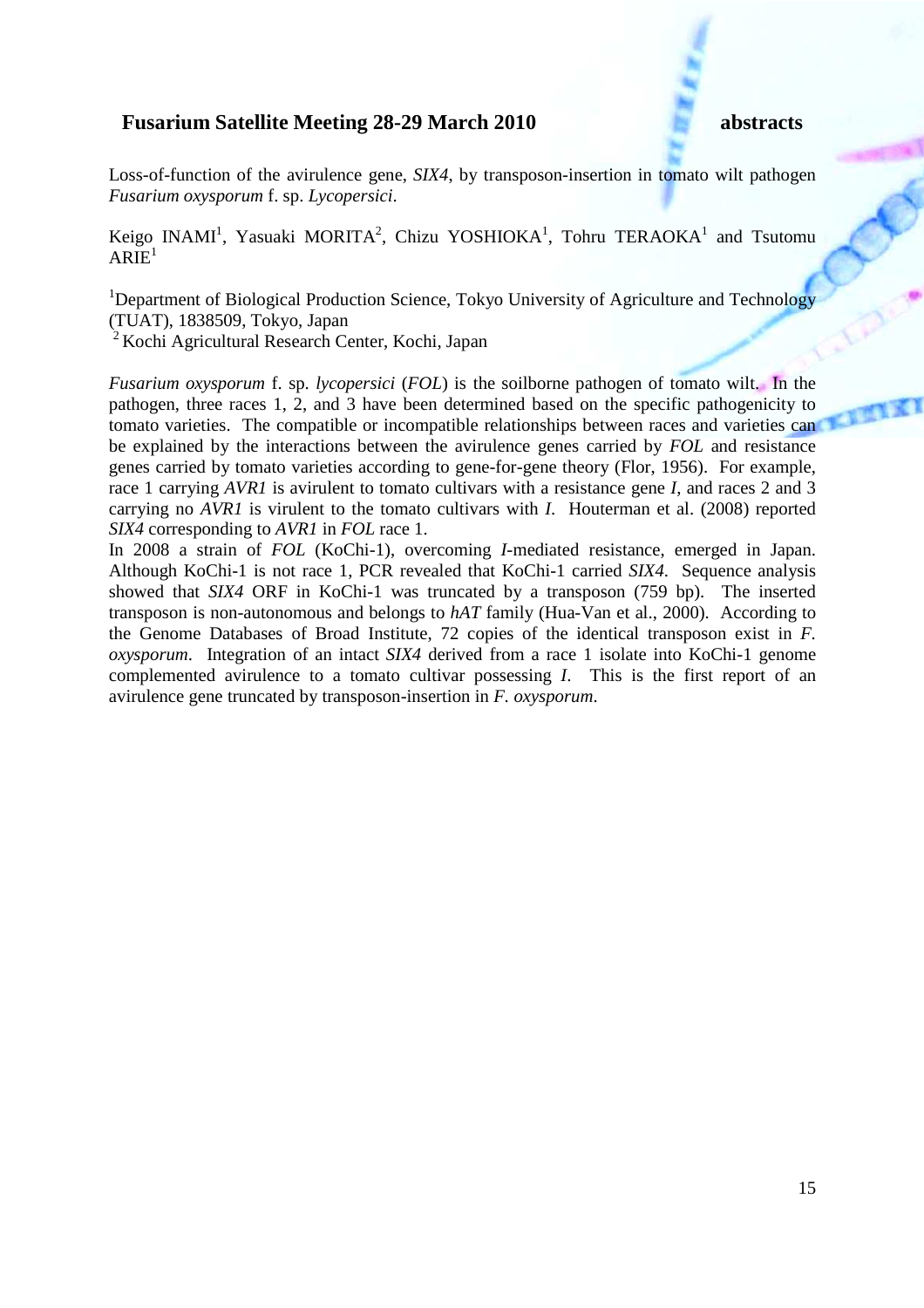### **Fungal virulence and host susceptibility genes in the Fusarium oxyporum-Arabidopsis interaction.**

John Manners, Louise Thatcher, Donald Gardiner and Kemal Kazan

CSIRO Plant Industry, 306 Carmody Road, St. Lucia, Brisbane 4067, Australia

The interaction of the root infecting fungal pathogen *Fusarium oxysporum* with Arabidopsis is a highly tractable system for a molecular analysis of fungal virulence and host susceptibility and immunity. We have completed a rigorous analysis of 6868 T-DNA insertion mutants of Arabidopsis Col-0 ecotype, selected lines with altered disease phenotype  $(P=<0.01)$  and retested these to identify mutants with significant & reproducible increased resistance or susceptibility. Second allele insertions are currently being tested to provide certainty on specific gene functions. These studies have identified  $~100$  novel genes with previously unidentified roles in immunity and susceptibility to this pathogen. To complement this we have identified a small range of fungal mutants with altered pathogenicity and virulence. One of these includes mutants in the SIX4 gene which is required for full virulence. Experiments are underway to attempt to match putative functions in the host that are necessary for susceptibility with functions in the pathogen required for virulence. Initial experiments are focusing on the role of host jasmonate signalling in susceptibility and how the pathogen may intervene in this.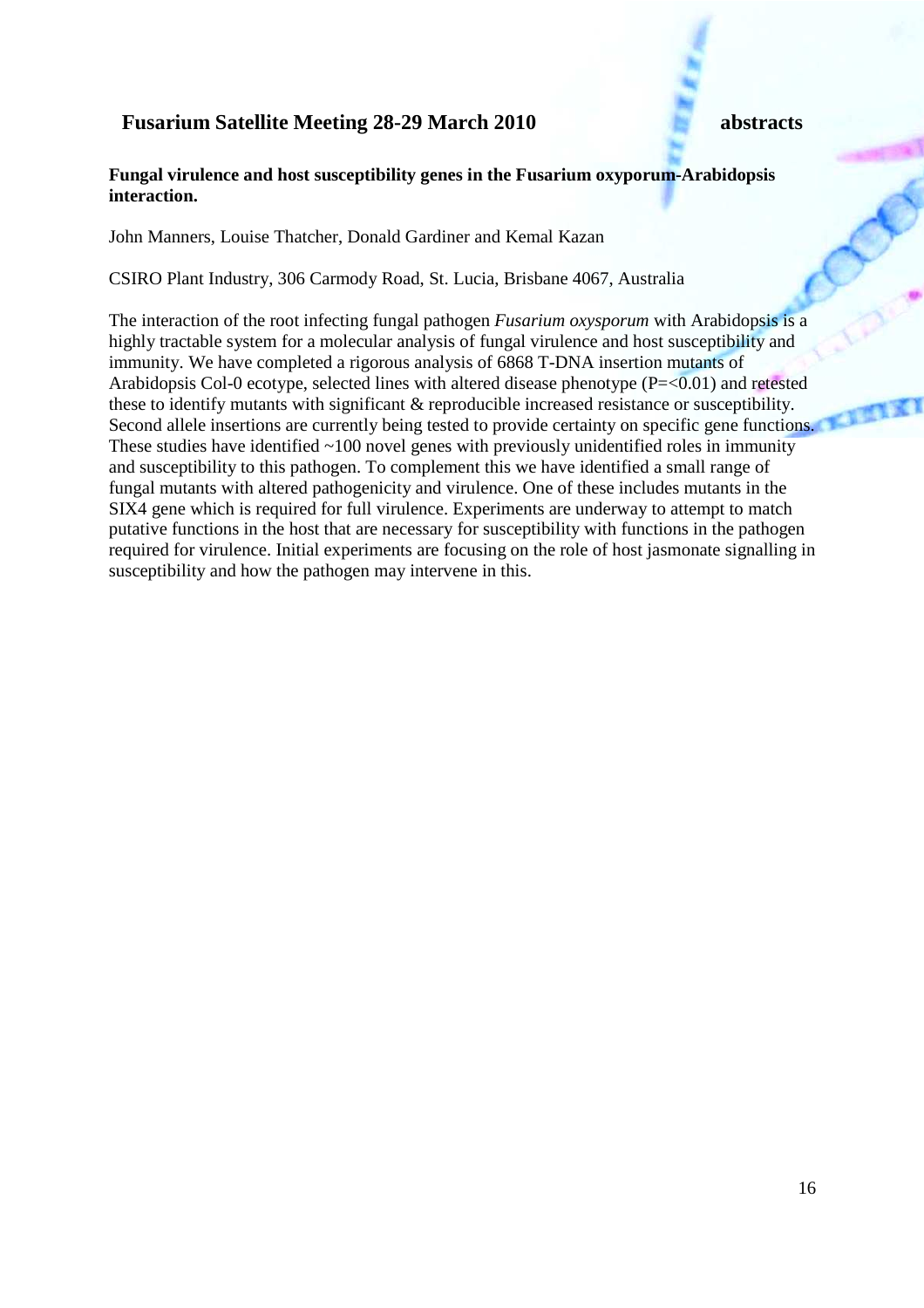### **Title: Role of a mucin-like membrane protein in signalling and pathogenicity of** *Fusarium oxysporum.*

Elena Perez-Nadales and Antonio Di Pietro

The soilborne fungus *Fusarium oxysporum* causes vascular wilt in a wide range of plant species by penetrating roots, invading the cortex and colonizing the vascular tissue. Fmk1, a mitogen activated protein kinase (MAPK) orthologous to *S. cerevisiae* Fus3 and Kss1, is essential for plant infection. The signalling components upstream of the Fmk1 cascade are currently unknown. In yeast, the membrane mucin Msb2 functions at the head of the filamentous growth MAPK cascade. We identified a gene from *F. oxysporum* whose predicted product has sequence homology with yeast Msb2 and shows a similar domain structure, including an N-terminal signal sequence, a predicted serine-threonine rich mucin region, a transmembrane domain and a short cytoplasmic tail. Western analysis using an HA-tagged Msb2 version showed that *F. oxysporum* Msb2 is an integral membrane protein which is expressed during vegetative growth and tomato root infection. Deletion mutants lacking *msb2* showed reduced phosphorylation levels of Fmk1, suggesting that Msb2 may function upstream of this MAPK. In contrast to ∆*fmk1* strains, ∆*msb*2 single and ∆*fmk1*/∆*msb2* double mutants exhibited enhanced sensitivity to the cell wall-targeting compounds Congo Red and Calcofluor White, suggesting that Msb2 also signals in an Fmk1 independent pathway functioning in the cell wall stress response. The ∆*msb2* strains showed delayed invasive growth across cellophane membranes and significantly reduced virulence on tomato plants. Our results suggest that Msb2 is a mucin-like membrane protein that contributes to invasive growth and virulence of *F. oxysporum* by signalling partly via the Fmk1 MAPK cascade.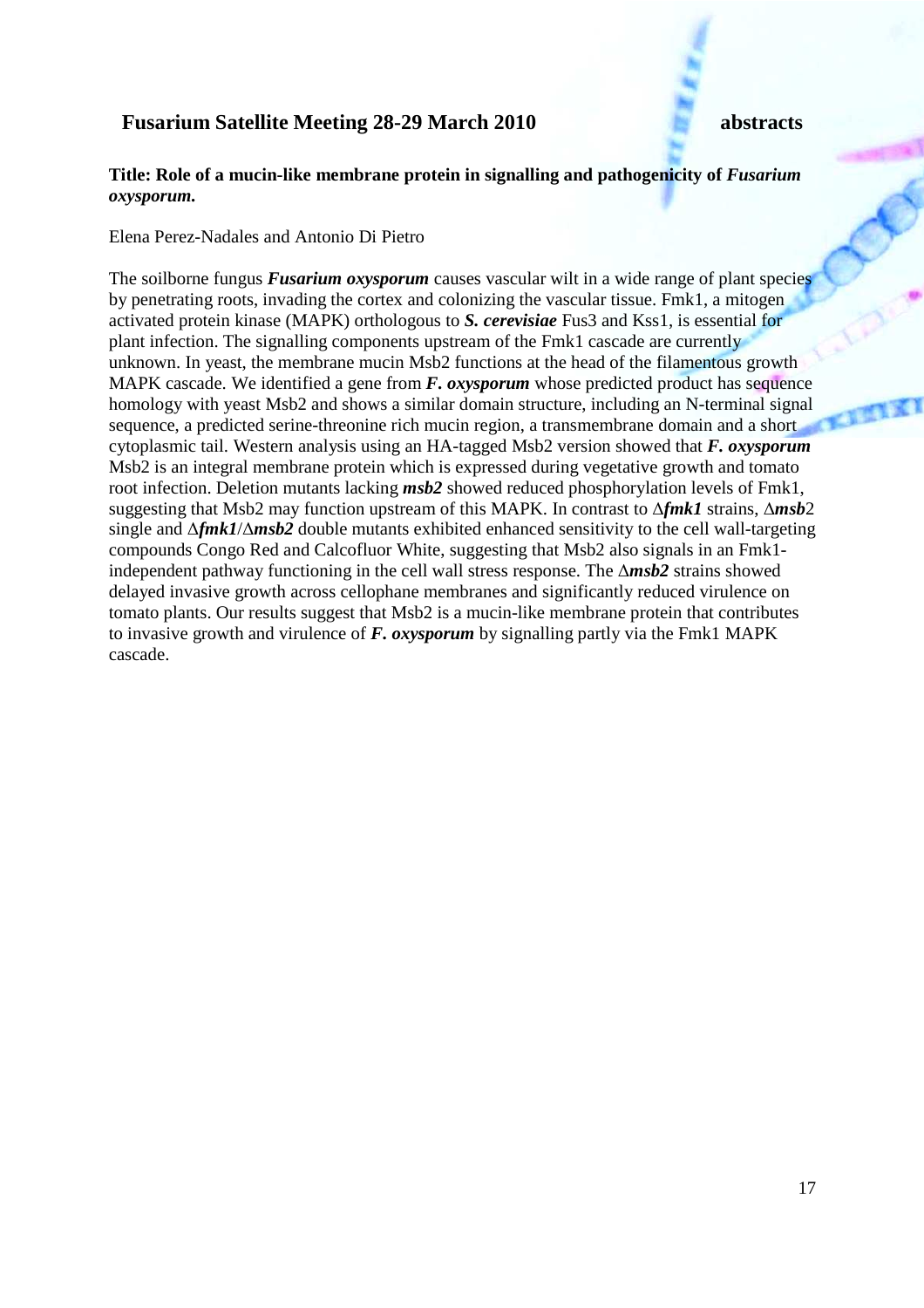**Transcriptional analysis of the response to extracellular pH changes in** *Fusarium graminearum Pac1* **mutants and effect on trichothecenes B accumulation** 

## MERHEJ J.<sup>1</sup>, VORWERK S.<sup>2</sup>, CHENG Y.<sup>2</sup>, FORGET-RICHARD F.<sup>1</sup> AND BARREAU C.<sup>1</sup>

*1 INRA Centre de Bordeaux-Aquitaine, UR1264 MycSA, 71, Av. Edouard Bourlaux, BP81, 33883 Villenave d'Ornon Cedex, France. 2 febit biomed GmbH, Im Neuenheimer Feld 519, 69120 Heidelberg, Germany.* 

*Fusarium graminearum* infects wheat and maize and produces type B trichothecenes. These mycotoxins cause serious problems when consumed via contaminated cereals. *Tri* genes, located in the "*Tri* cluster", are responsible for the biosynthesis of trichothecenes B. *In vitro*, *Tri* genes of *F. graminearum* strain CBS 185.32 are expressed at day 3 with the toxin starting to accumulate one day latter. Strikingly, the induction of *Tri* genes expression always seems concomitant with a sharp pH drop in the media. Acidic pH seems a determinant factor for induction, as neither the toxin nor the *Tri* genes are detectable at neutral pH. The pH regulation of gene expression in fungi is mediated by the Pac1 transcription factor involved in various secondary metabolites regulation. An *Fg∆Pac1*deletion mutant and a strain expressing a constitutively active form  $(FgPac1<sup>C</sup>)$  were constructed in *F. graminearum*. Expression of this constitutive Pac1<sup>C</sup> factor strongly reduces expression of *Tri* genes and toxin accumulation at acidic pH. Unexpectedly, deletion of *Pac1* does not induce toxin production at neutral pH. However, it causes an earlier *TRI5* induction and toxin accumulation at acidic pH. In order to determine the interference with other *Tri* genes regulatory mechanisms, exploring general transcriptional response to pH variation for mutants and wild-type strains were also performed using microarrays. Preliminary results will be presented.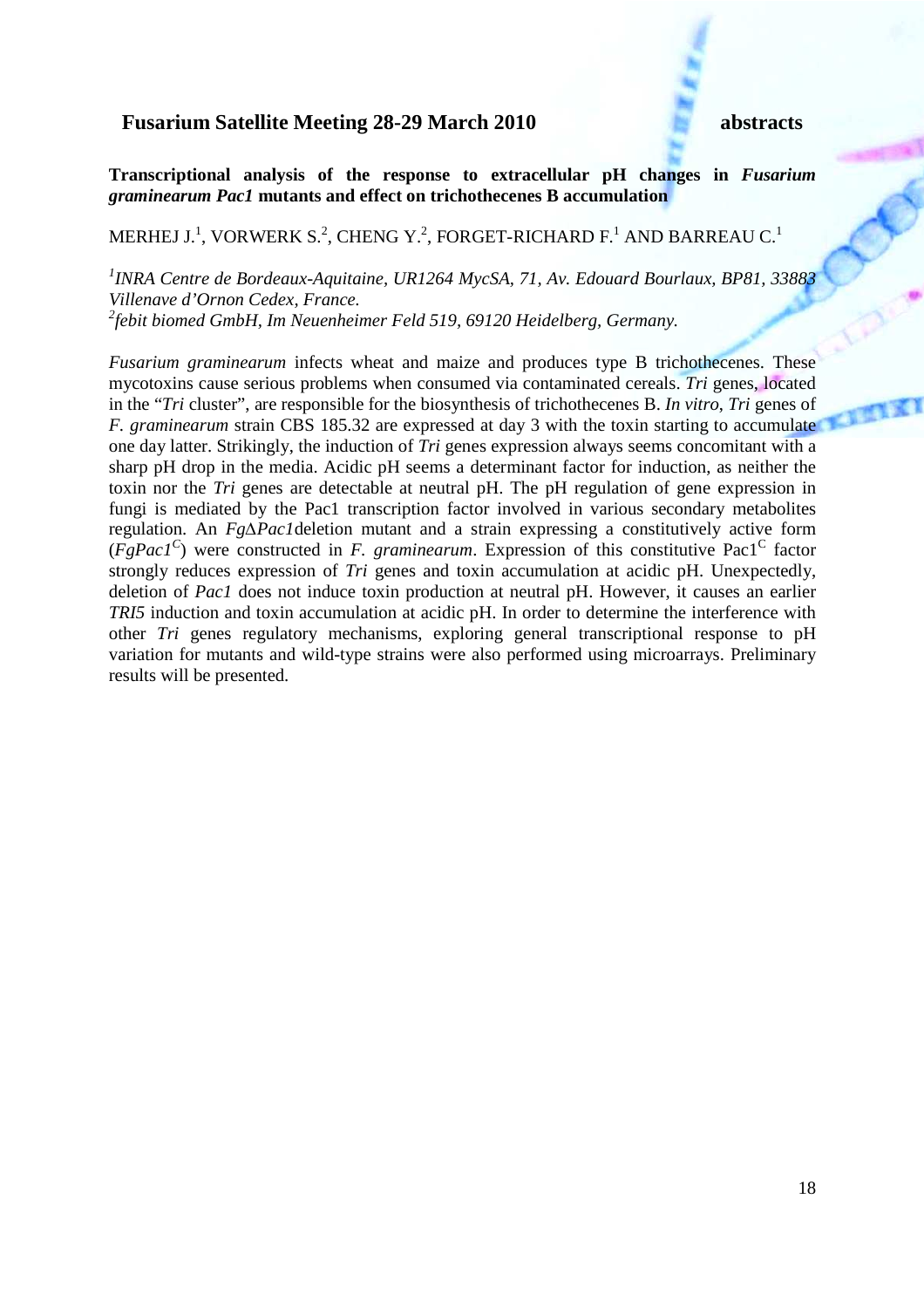### **Characterization of the serine-/threonine protein kinase** *gad8* **in the phytopathogenic fungus** *Fusarium graminearum***.**

Katja Schäfer, Jörg Bormann and Wilhelm Schäfer

Molecular Phytopathology and Genetics, Biocenter Klein Flottbek, University of Hamburg, Germany

*Fusarium graminearum* is the causal agent of Fusarium head blight and a highly destructive disease of all cereals.

A knock-out of the serine-threonine protein kinase *gad8* in this fungus leads to a severe inhibition of growth *in vitro* as well as of virulence *in planta*. To determine the role of this gene in the regulatory pathways involved in fungal development, a complementation study in yeast was accomplished.

The aimed homologue of *gad8* in *S. cerevisiae*, is coding for the AGC-type protein kinase. Ypk1 and is part of a signalling module which activates a phosphorylation cascade. This pathway is stimulated by sphingolipid base phytosphingosine, a metabolic product of sphingolipids which are upregulated by several stimuli and serve as second messenger in signal transduction pathways and controls a wide range of cellular processes including growth, cell wall integrity, stress resistance, endocytosis and aging. Ypk1 is a high copy suppressor gene that allows growth when the synthesis of sphingolipids is inhibited.

We could show that the ∆pks1 strain in *S. cerevisiae* is less stress tolerant than the wt in regard to temperature and toxic agents. Additional tests with the complemented yeast as well as studies with the *gad8* knock-out in *F. graminearum* will be presented.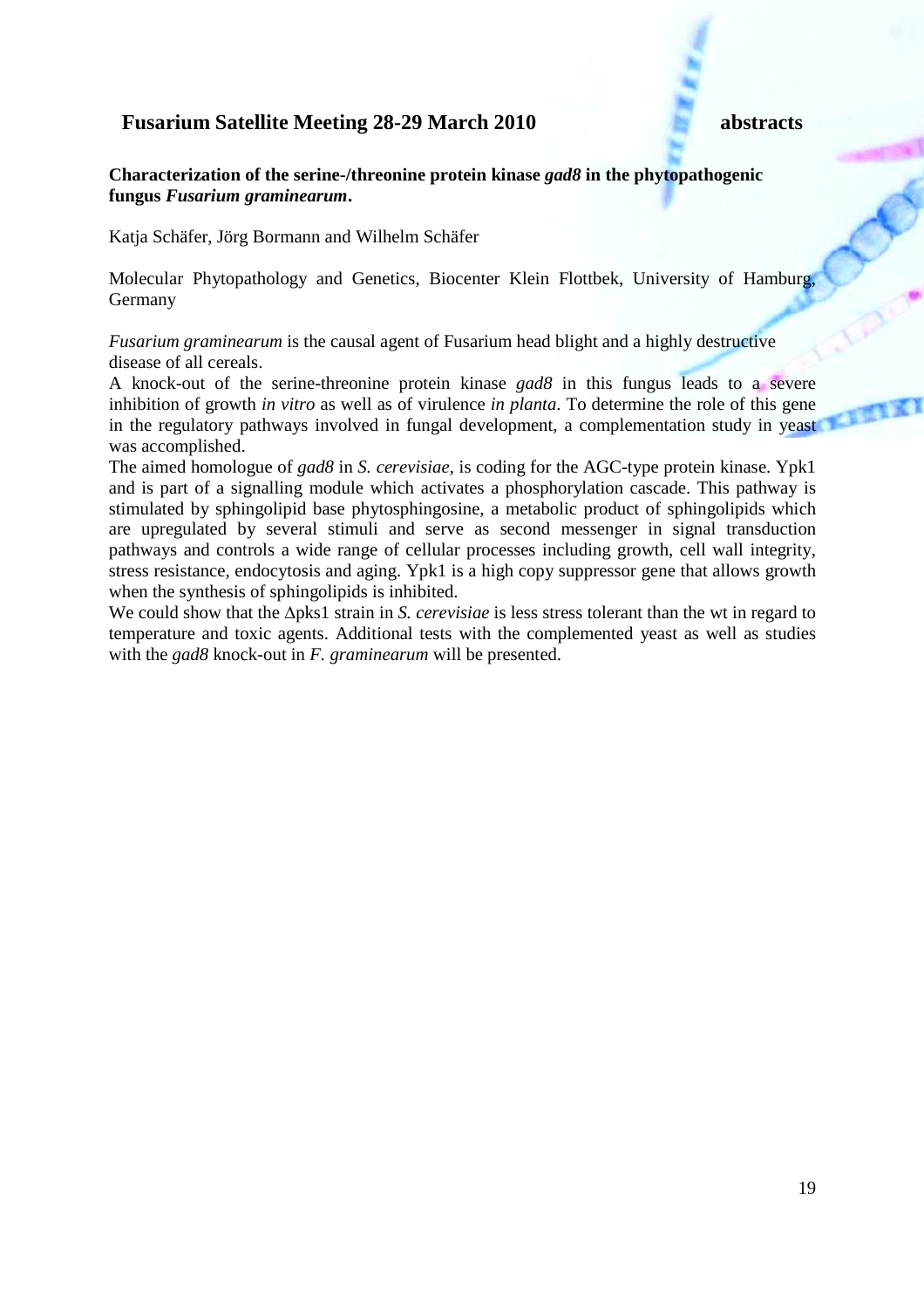### The tetraspanin FgPls1 is involved in fitness and pathogenicity of *Fusarium graminearum*

Conni Stärkel, Long Nam Nguyen, Wilhelm Schäfer

Molecular Phytopathology and Genetics, Biocenter Klein Flottbek, University Hamburg, Germany

Tetraspanins are a a group of membrane proteins with four transmembrane domains common among different species like mammals, fish, insects, and fungi. Their capacity is complex and involved in a broad range of physiological processes where they function as "molecular facilitator", interacting with proteins from different families like integrins, proteoglycans, growth factors and growth factor receptors as well as members from the Ig superfamily. In fungi, three different families of tetraspanins have been characterized so far: Pls1, which is found in both ascomycetes and basidiomycetes, Tsp2, which is unique to basidiomycetes, and Tsp3, which is exclusively found in ascomycetes. Pls1 knock out mutants in three appressorium producing plant pathogenic fungi, *Magnaporthe grisea*, *Botrytis cinerea*, and *Colletotrichum lindemuthianum* were non pathogenic on their respective host plants which proves that Pls1 is a pathogenicity factor in these fungi. In this study, we identified a tetraspanin Pls1 like protein, named FgPls1 in the wheat scab fungus *F.graminearum*. Results show that FgPls1 is important for vegetative growth and the production of macroconidia as well as pathogenicity of *F. graminearum*.